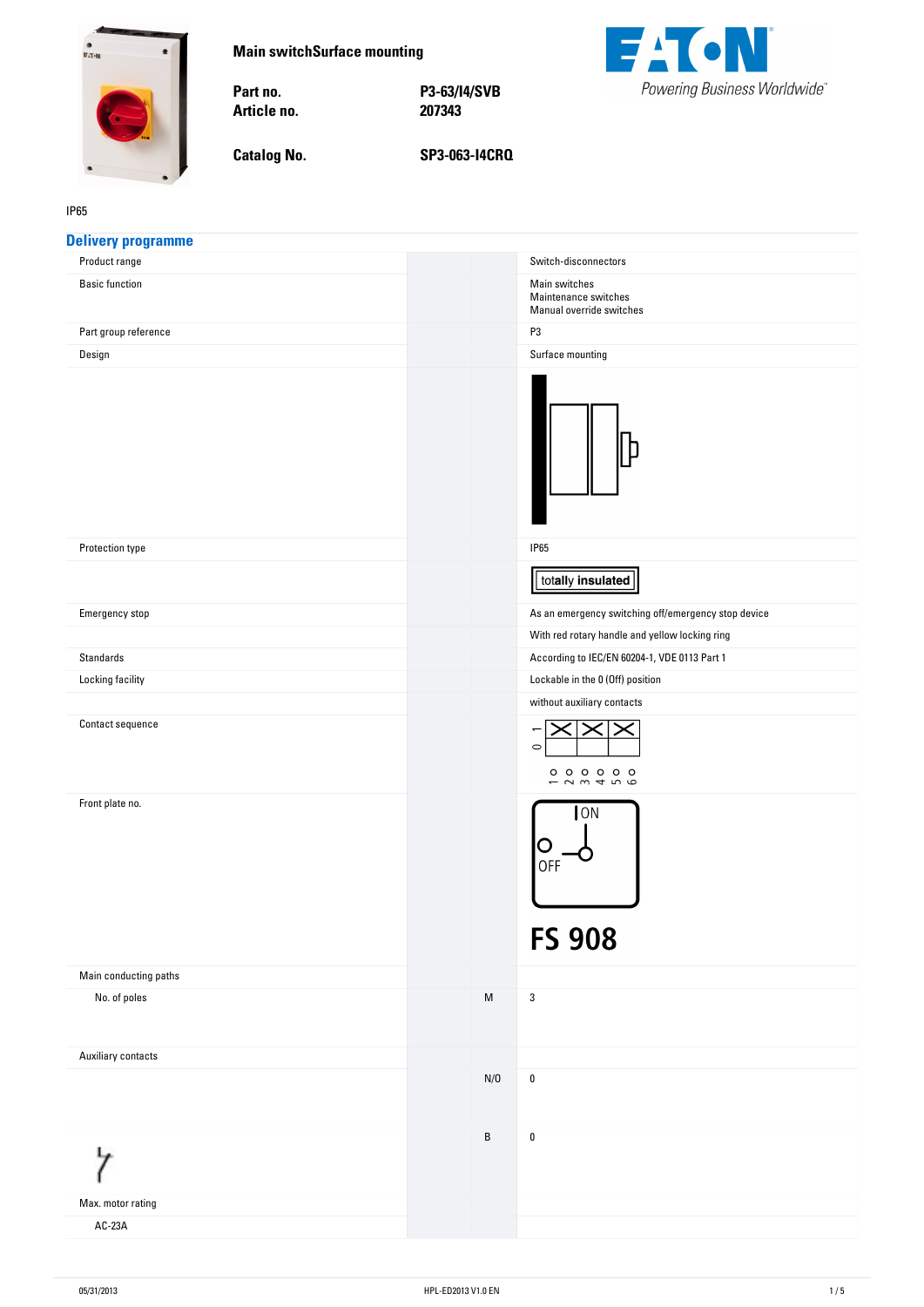| 400/415V<br>50-60 Hz        |   | kW           | 30 |
|-----------------------------|---|--------------|----|
| Rated uninterrupted current | ш | $\mathsf{A}$ | 63 |

## **Approvals**

| wwww.                     |                                                         |
|---------------------------|---------------------------------------------------------|
| <b>Product Standards</b>  | UL 508; CSA-C22.2 No. 14-05; IEC/EN 60947-3; CE marking |
| UL File No.               | E36332                                                  |
| UL CCN                    | <b>NLRV</b>                                             |
| CSA File No.              | 12528                                                   |
| CSA Class No.             | 3211-05                                                 |
| <b>NA Certification</b>   | UL listed, CSA certified                                |
| Specially designed for NA | Yes, in combination with "+NA-14" (105868)              |
| Suitable for              | Branch circuits, suitable as motor disconnect           |
| Degree of Protection      | IEC: IP65; UL/CSA Type 3R, 12                           |
|                           |                                                         |

## **General**

| <b>Standards</b>                                  |                                       |                   | IEC/EN 60947, VDE 0660, IEC/EN 60204, CSA,<br>UL switch disconnector according to IEC/EN 60947-3 |
|---------------------------------------------------|---------------------------------------|-------------------|--------------------------------------------------------------------------------------------------|
| Lifespan, mechanical                              | <b>Operations</b>                     | X<br>$10^6$       | 0.1                                                                                              |
| Maximum operating frequency                       |                                       | Operations50<br>h |                                                                                                  |
| Climatic proofing                                 |                                       |                   | Damp heat, constant, to IEC 60068-2-78; Damp heat, cyclical, to IEC<br>60068-2-30                |
| Ambient temperature                               |                                       | $^{\circ}{\tt C}$ |                                                                                                  |
| Open                                              |                                       | °C                | $-25 - 50$                                                                                       |
| Enclosed                                          |                                       | $^{\circ}{\tt C}$ | $-25 - 40$                                                                                       |
| Mounting position                                 |                                       |                   | As required                                                                                      |
| Mechanical shock resistance to IEC 60068-2-27     | Half-<br>sinusoidal<br>shock 20<br>ms | g                 | $>15$                                                                                            |
| <b>Contacts</b>                                   |                                       |                   |                                                                                                  |
| Rated operational voltage                         | $\mathsf{U}_{\mathsf{e}}$             | V<br>AC           | 690                                                                                              |
| Rated impulse withstand voltage                   | $\mathsf{U}_{\mathsf{imp}}$           | V<br>AC           | 6000                                                                                             |
| Overvoltage category/pollution degree             |                                       |                   | III/3                                                                                            |
| Rated uninterrupted current                       | $I_{\rm u}$                           | А                 |                                                                                                  |
| open                                              | ı.                                    | А                 | 63                                                                                               |
| Enclosed                                          | $I_{\rm u}$                           | А                 | 63                                                                                               |
| Load rating with intermittent operation, class 12 |                                       |                   |                                                                                                  |
| AB 25 % DF                                        |                                       | x I <sub>e</sub>  | $\overline{2}$                                                                                   |
| AB 40 % DF                                        |                                       | $x _e$            | 1.6                                                                                              |
| AB 60 % DF                                        |                                       | x I <sub>e</sub>  | 1.3                                                                                              |
| Short-circuit rating                              |                                       |                   |                                                                                                  |
| Fuse                                              |                                       | Α<br>gG/<br>gL    | 80                                                                                               |
| Rated short-time withstand current (1 s current)  | $I_{\text{cw}}$                       | $A_{rms}$         | 1260                                                                                             |
| Switching angles                                  |                                       | $\circ$           | $90\,$                                                                                           |
| Current heat loss per contact at le               |                                       | W                 | 4.5                                                                                              |
| <b>Terminal capacities</b>                        |                                       |                   |                                                                                                  |
| Solid or stranded                                 |                                       | mm <sup>2</sup>   | $1 \times (2.5 - 35)$<br>$2 \times (2.5 - 10)$                                                   |
| Flexible with ferrules to DIN 46228               |                                       | mm <sup>2</sup>   |                                                                                                  |
| Flexible with ferrule                             |                                       | mm <sup>2</sup>   | $1 \times (1.5 - 25)$<br>$2 \times (1.5 - 6)$                                                    |
| Terminal screw                                    |                                       |                   | M <sub>5</sub>                                                                                   |
| Tightening torque                                 |                                       | Nm                | 3                                                                                                |
| <b>Switching capacity</b>                         |                                       |                   |                                                                                                  |
| $\sf AC$                                          |                                       | $x U_s$           |                                                                                                  |
| Rated making capacity cos $\varphi = 0.35$        |                                       | Α                 | 800                                                                                              |

Rated breaking capacity, motor load switch cos  $\varphi = 0.35$  A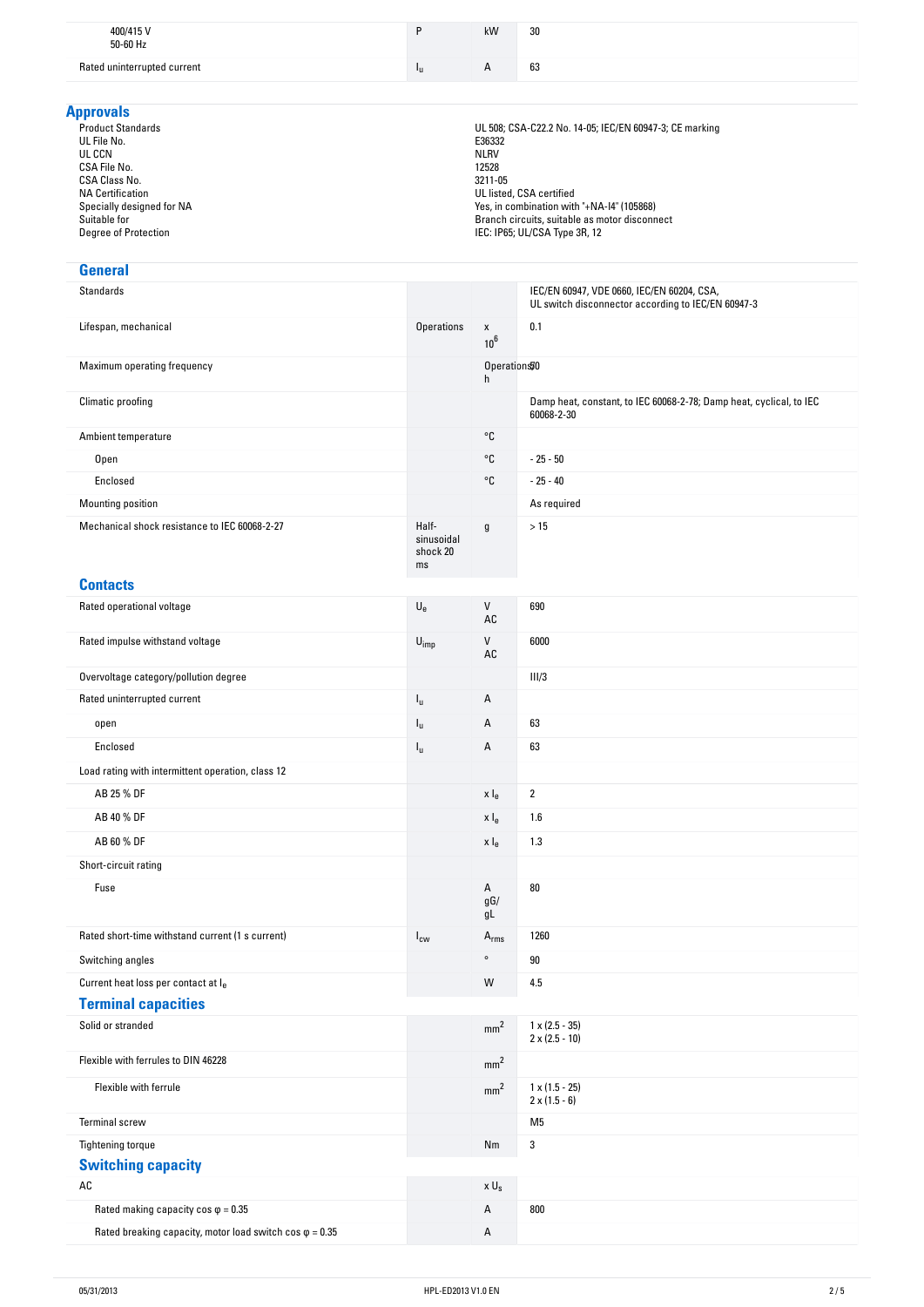| 230 V                                                           |                           | A              | 640    |
|-----------------------------------------------------------------|---------------------------|----------------|--------|
| 400 V                                                           |                           | $\overline{A}$ | 600    |
| 500 V                                                           |                           | A              | 590    |
| 690 V                                                           |                           | А              | 340    |
| Rated operational current 440 V load-break switch AC-21A        | $\mathsf{I}_{\mathsf{e}}$ | Α              | 63     |
| Rating, AC-3 motor load switch                                  | P                         | kW             |        |
| 220 V 230 V                                                     | P                         | kW             | 15     |
| 380 V 400 V                                                     | P                         | kW             | 30     |
| 500 V                                                           | P                         | kW             | 30     |
| 660 V 690 V                                                     | P                         | kW             | $20\,$ |
| AC-23A Motor load switches (main switches maintenance switches) | ${\sf P}$                 | kW             |        |
| 230 V                                                           | P                         | kW             | 18.5   |
| 400 V                                                           | P                         | kW             | 30     |
| 500 V                                                           | P                         | kW             | 37     |
| 690 V                                                           | P                         | kW             | $50\,$ |
| DC                                                              |                           | $x \cup_s$     |        |
| DC-1, Load-break switches L/R = 1 ms                            |                           |                |        |
| Rated operational current                                       | $\mathsf{I}_{\mathsf{e}}$ | A              | 63     |
| Voltage per contact pair in series                              |                           | $\mathsf{V}$   | 60     |
| DC-23A, motor load switch L/R = 15 ms                           |                           |                |        |
| 24 V                                                            |                           |                |        |
| Rated operational current                                       | $\mathsf{I}_{\mathsf{e}}$ | A              | 50     |
| Contacts                                                        |                           | Quantity 1     |        |
| 48 V                                                            |                           |                |        |
| Rated operational current                                       | $I_e$                     | A              | $50\,$ |
| Contacts                                                        |                           | Quantity 2     |        |
| 60 V                                                            |                           |                |        |
| Rated operational current                                       | $\mathsf{I}_{\mathsf{e}}$ | A              | 50     |
| Contacts                                                        |                           | Quantity 3     |        |
| 120 V                                                           |                           |                |        |
| Rated operational current                                       | $\mathsf{I}_{\mathsf{e}}$ | А              | 25     |
| Contacts                                                        |                           | Quantity 3     |        |
| <b>Auxiliary contacts</b>                                       |                           |                |        |

# **Notes**

Standards According to IEC/EN 60204-1, VDE 0113 Part 1

**Notes-**Main switch characteristics to IEC/EN 60204; positive opening of contacts, operator element positively located on shaft The rated uninterrupted current  $I_u$  is stated at max. connected cross-section.

For terminal capacity solid, stranded and flexible:

Max. 2 cross-section sizes difference admissible when using 2 conductors.

## **Technical-data-ETIM-4.0**

| Version as switch disconnector compact                  |    | Yes |
|---------------------------------------------------------|----|-----|
| Version as main switch                                  |    | Yes |
| Version as maintenance-/service switch                  |    | Yes |
| Version as safety switch                                |    | No  |
| Version as emergency stop installation                  |    | Yes |
| Max. rated operation voltage Ue AC                      | v  | 690 |
| Rated permanent current lu                              | A  | 63  |
| Rated operation power AC-3, 400 V                       | kW | 30  |
| Rated operation power at AC-23, 400V                    | kW | 37  |
| Conditioned rated short-circuit current Iq              | kA | 0   |
| Number of poles                                         |    | 3   |
| Number of auxiliary contacts as normally closed contact |    | 0   |
| Number of auxiliary contacts as normally open contact   |    | 0   |
| Number of auxiliary contacts as change-over contact     |    | 0   |
| Motor drive optional                                    |    | No  |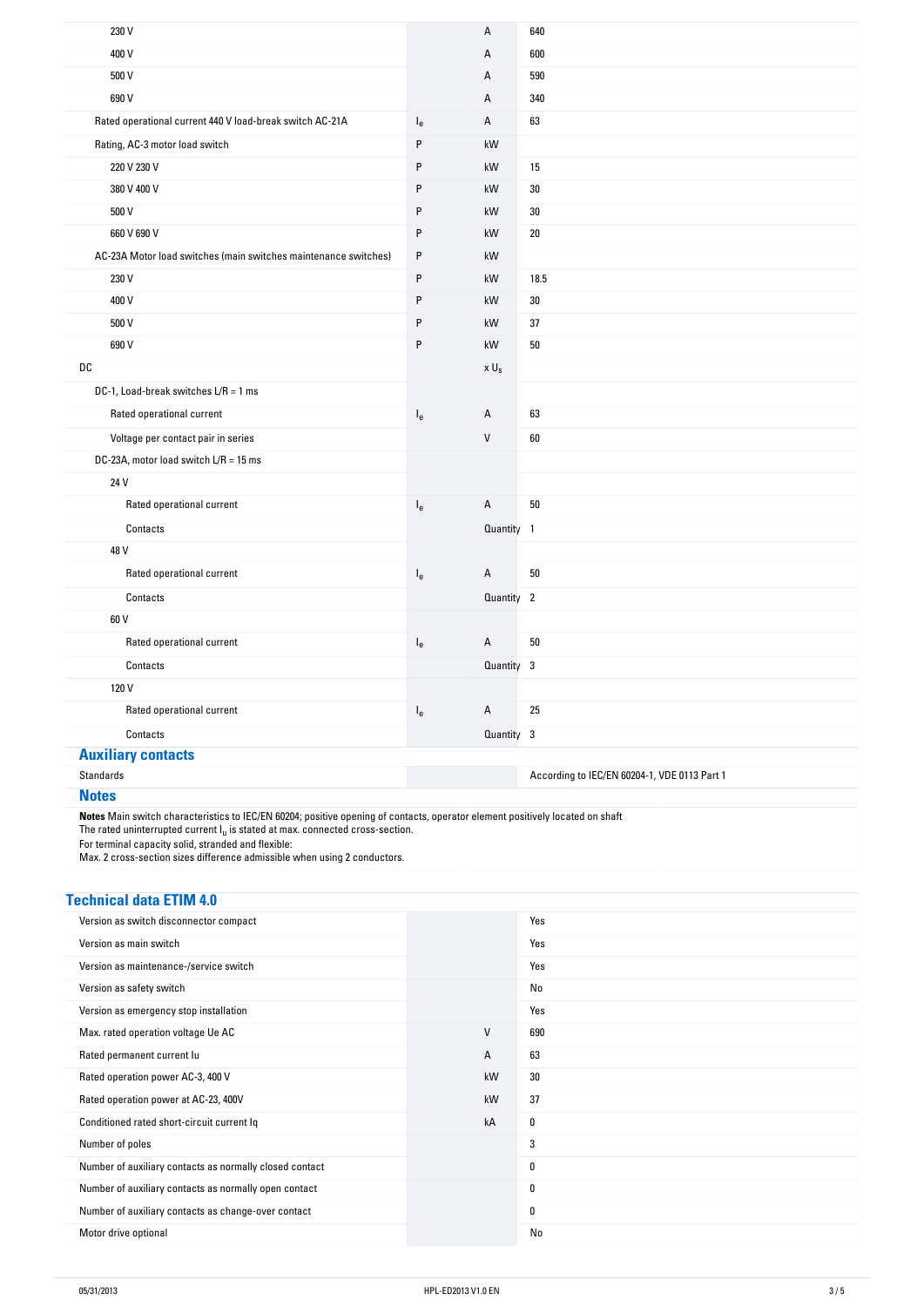| Motor drive integrated                       | No                         |
|----------------------------------------------|----------------------------|
| Voltage release optional                     | No                         |
| Device construction                          | Complete device in housing |
| Suitable for ground mounting                 | Yes                        |
| Suitable for front mounting                  | No                         |
| Suitable for front mounting center           | No                         |
| Suitable for distribution board installation | No                         |
| Suitable for intermediate mounting           | No                         |
| Type of control element                      | ٠                          |
| Interlockable                                | Yes                        |
| Connection type main current circuit         | Screw connection           |
| Degree of protection (IP), front side        | <b>IP65</b>                |
|                                              |                            |

## **Characteristics**



**Dimensions**